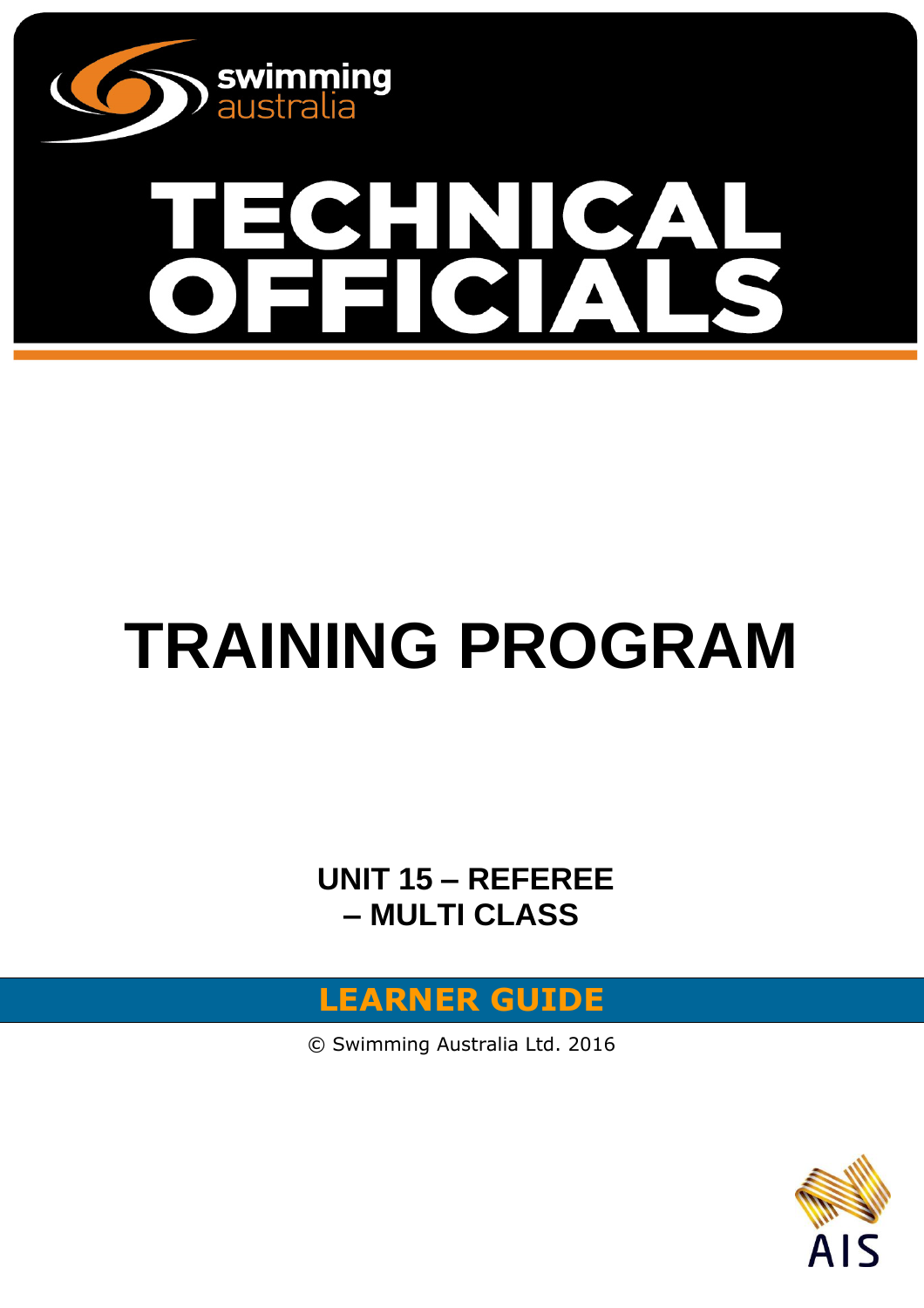



### **Contents**

- P3: About this Learner Guide
- P6: Referee Multi Class
- P13: Codes for Exceptions
- P14: Assessment Task
- P15: Assessment Tools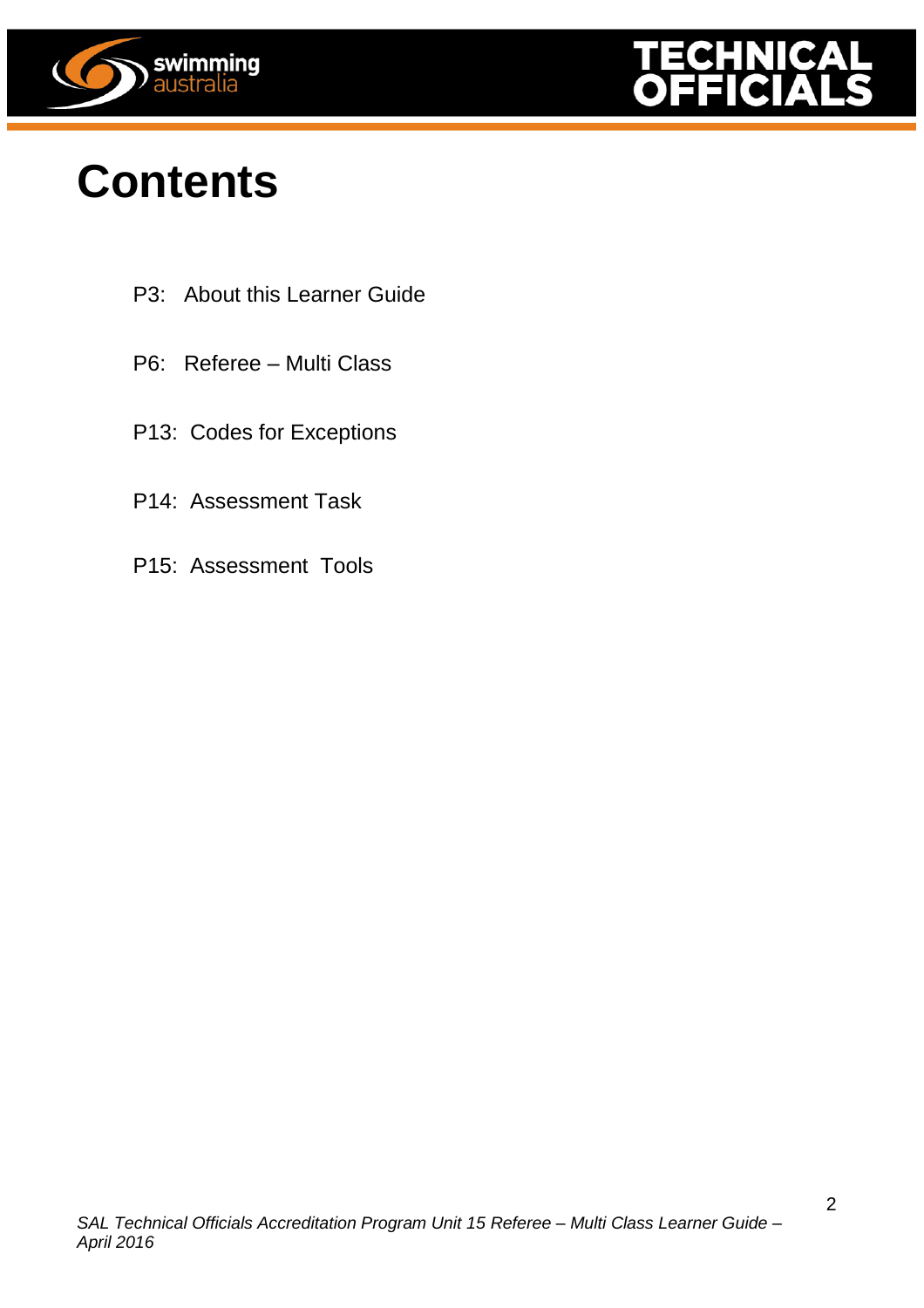



### **About this Learner Guide**

This Learner Guide has been developed by Swimming Australia Ltd (SAL) to support candidates undertaking **Unit 15 Referee – Multi Class** within the SAL **Technical Officiating Accreditation Program**. This Learner Guide is designed to be used in conjunction with faceto-face training and extensive workplace supervision.

#### **Referee – Multi Class Accreditation**

The Referee – Multi Class accreditation is an extension course for those individuals who have completed the Referee Level 1 accreditation and wish to increase their knowledge of officiating at Multi Class events.

#### **Prerequisite**

Before beginning this course an individual must have completed the **Referee Level 1 Accreditation**. For information about how to complete this accreditation, please contact your State Swimming Association.

#### **Officiating Pool Pathway**



*SAL Technical Officials Accreditation Program Unit 15 Referee – Multi Class Learner Guide – April 2016*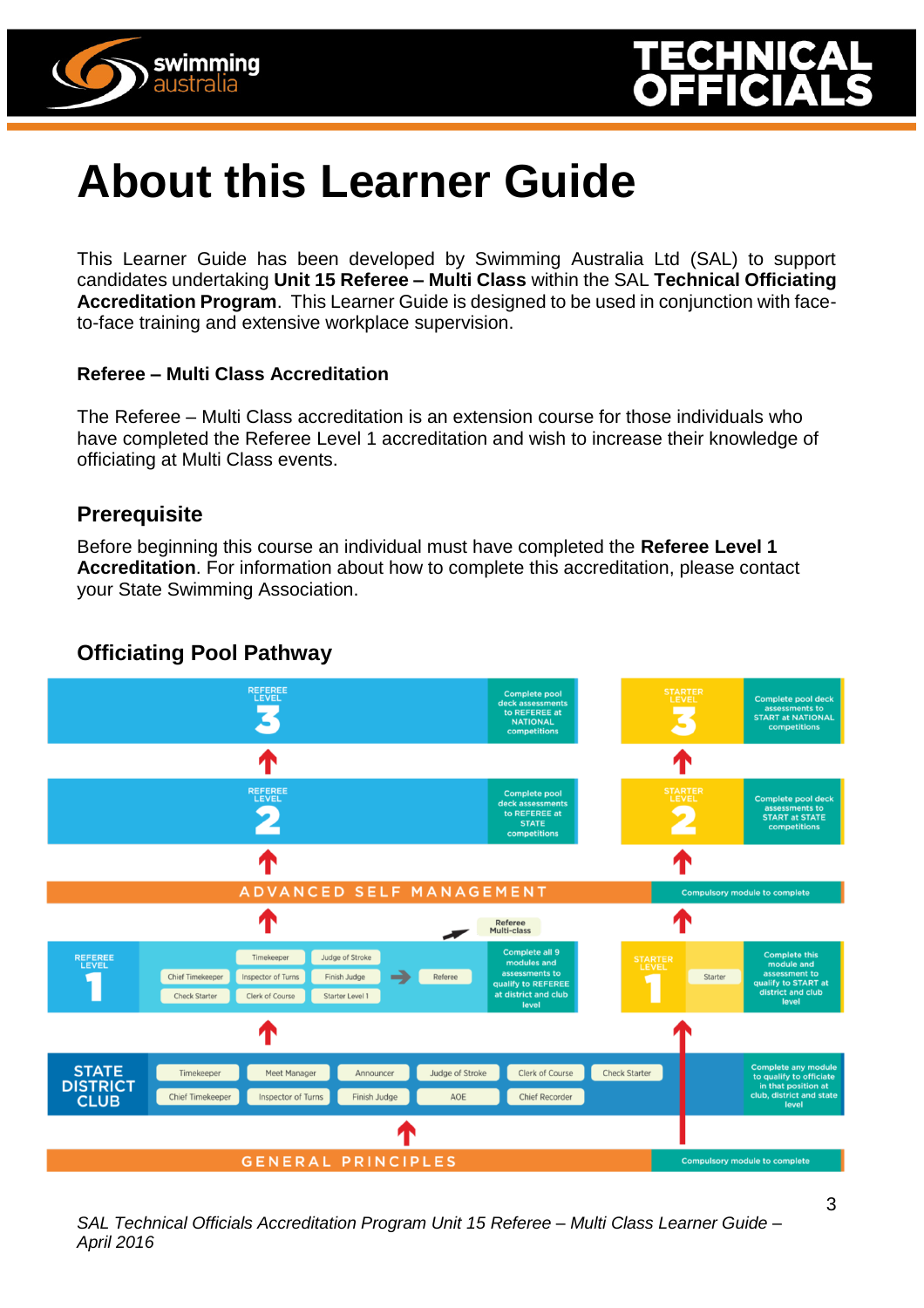



#### **What is a Competency?**

A competency can be defined as the application of skills and knowledge to an agreed standard.

Competency relates to what a person can do.

Competency standards specify the level of knowledge and skills required and the application of that knowledge and skills for effective performance.

Australian Sports Commission Assessor Training Manual 2006

#### **What is Competency Based Assessment?**

Assessment is the process of collecting evidence and making judgements about whether competency has been achieved. Assessment needs to be based on established criteria. These criteria are reflected in the questions and activities set out in this Learner Guide.

#### **How Do I Use this Learner Guide?**

This Learner Guide provides you with the information and activities that will enable you to achieve competencies related to this unit of work.

You can develop competency in this unit through a combination of tasks including:

- Reading the material in this Learner Guide.
- Asking questions about anything you don't understand.
- Observing other officials during events.
- Reinforcing the skills you are learning in practical situations.
- Satisfactorily completing the activities in this Learner Guide.
- Completing the assessment activities outlined in this Learner Guide.

#### **What Resources Do I Need?**

The main resource you will need to complete the learning for this unit of work is this Learner Guide. You will also need a copy of the current SAL / IPC Swimming Rules and access to swimming events where you can be practically assessed as a Referee Multi Class.

#### **What if I Already Have the Skills?**

You may already have some or all of the skills or knowledge required for this unit of work. If this is the case, you may not have to undertake additional training in these areas.

You can request your State/Territory Swimming Association for an initial assessment of your **current competence** to determine what skills you have and whether you need additional training. If you would like to undertake assessment for formal recognition of your existing skills, you will be required to complete a detailed Recognition of Prior Learning (RPL)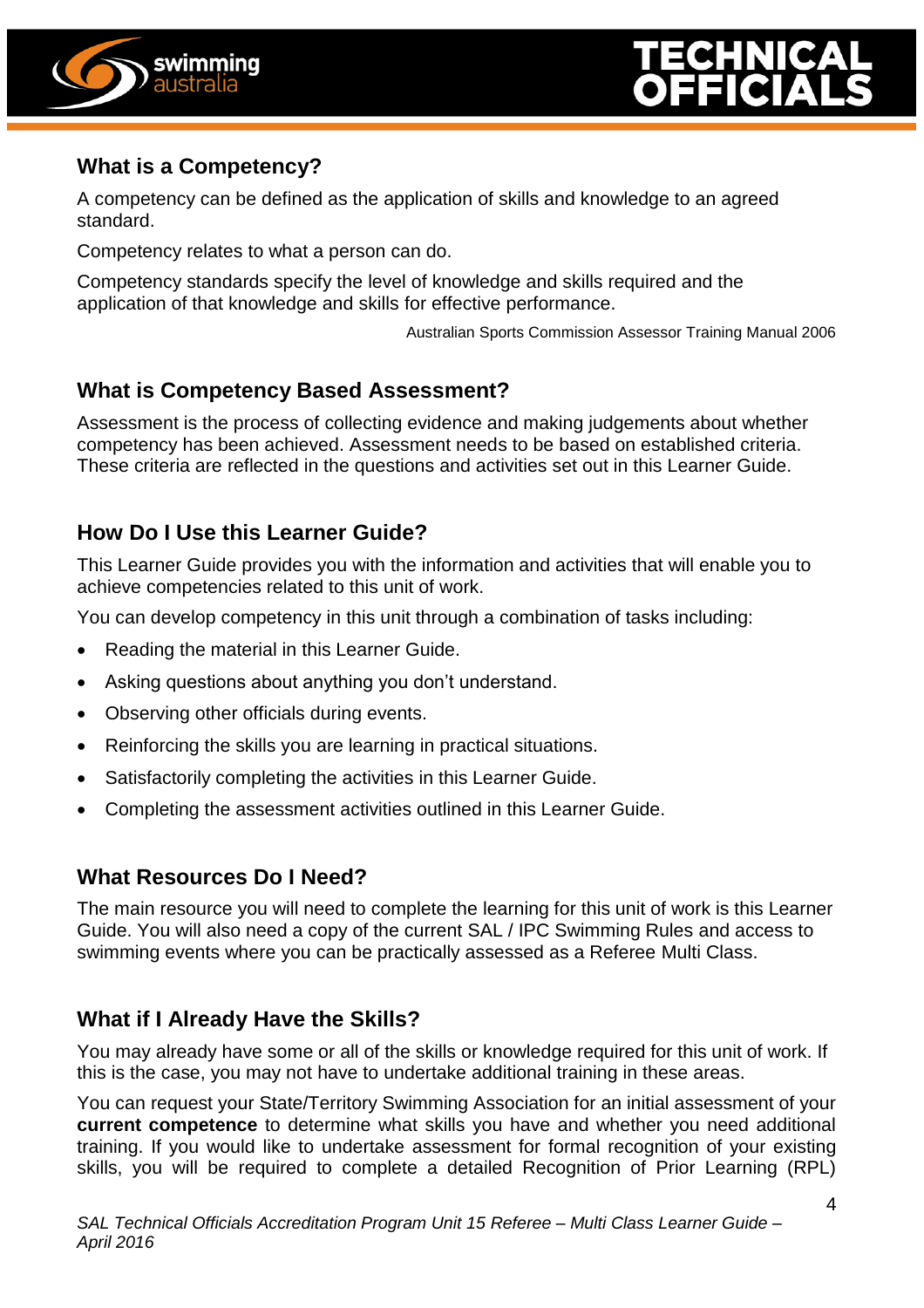



application form that will allow an assessor to review your skills against the specific requirements for this unit of work. Discuss this process with your State/Territory Swimming Association

#### **Legislative Requirements**

All Swimming Officials, whether paid or unpaid, must meet the legislative requirements within each state and territory in dealing with children and vulnerable people. Please check with your State/Territory Swimming Association to complete any documentation required to meet this legislation.

#### **What about Assessment?**

**When you complete the assessment within this Learner Guide and are assessed as competent by your assessor, you will be eligible to receive accreditation from SAL.**

To undertake the assessment for this unit of work, you will need to complete the following assessment task/s:

- Completion of this Learner Guide
- Completion of practical tasks

Wherever possible, you will be assessed at a swim meet to ensure the relevance of the assessment process.

#### **The assessment activities are found in the final section within the Learner Guide and can be identified by the icon below.**



#### **Official Assessment**

#### **How Do I Start?**

You can undertake the activities in the Learner Guide at your own pace, or under the supervision of your trainer / mentor.

You are ready to start.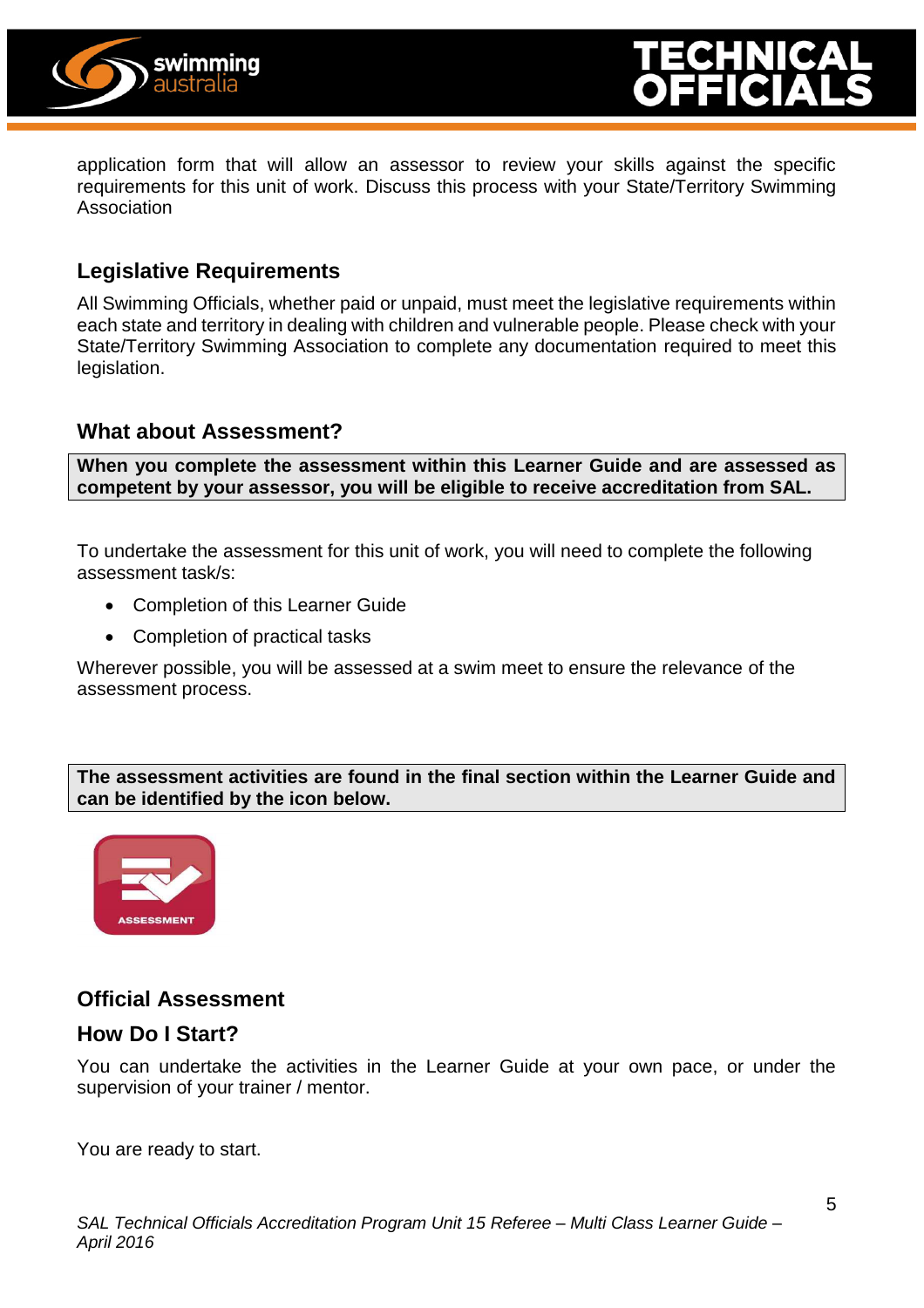

## **UNIT 15: Referee – Multi Class Extension**

This unit outlines a range of general skills that are required by Referees when officiating at events with Multi Class swimmers.

#### **Introduction**

swimming australia

The responsibilities of the Referee are many and varied. The over-riding function is to ensure that a meet is properly conducted in regard to applying the rules, and in all ways, assuring the swimmers of fair competitive conditions.

It is impossible to cover all the duties of the Referee – Multi Class in this Learner Guide and that is why the vast majority of learning and assessment is to be undertaken in a real / practical swim meet environment.

#### **Assessment**

The key learning experience in this unit **must occur in a real, practical swim meet environment. This is also where assessment against all performance criteria must take place.**

#### **Overview – Officiating for Swimmers with Disability**

Since first being held in Rome in 1960, swimming has remained one of the main sports in the Paralympics Games. The Deaflympics has featured swimming since the first Games in Paris in 1924. Swimming is also included in other international competitions for people with disability. As with the Olympic Games, swimmers compete in freestyle, backstroke, butterfly, breaststroke and medley events. The International Swimming Federation (FINA) rules are followed with some minor modifications as defined by the international governing bodies of swimming for people with disability. These modifications are adopted into the SAL Swimming Rules.

Swimming Australia supports a competitive pathway for swimmers who have physical, vision, intellectual or hearing impairment or who have received a transplant. Swimmers with disability may participate and compete in modified competitions called Multi Class events.

To participate in Multi Class events swimmers must be classified into groups according to the impact of their impairment on their ability to compete.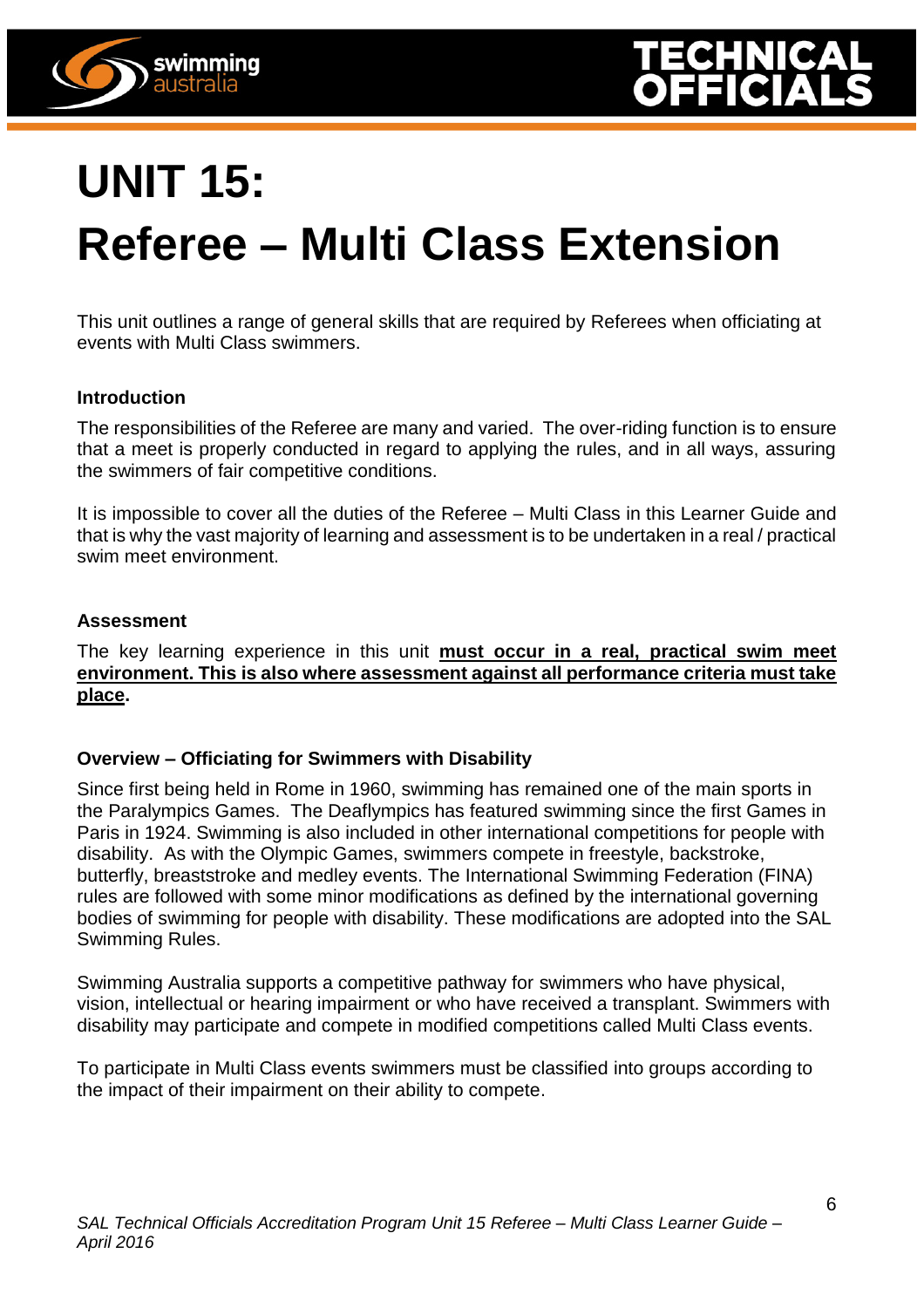



Swimming for those with disabilities is governed internationally by a number of peak bodies. The peak bodies which Swimming Australia supports via a competitive pathway are:

#### **1. IPC-Swimming**

The sport of swimming is governed by the International Paralympic Committee (IPC) through the IPC Swimming Technical Committee as the International Federation (IF) and represents one of nine IPC sports under the umbrella of the IPC. IPC-Swimming oversees the conduct of competition for swimmers with physical, visual and intellectual impairment. It is responsible for competition rules, classification rules and delivery of athlete classification at international level. IPC-Swimming oversees management and delivery of swimming at the Paralympic Games and World Championships.

#### **2. International Federation for Sport for Para-Athletes with an Intellectual Disability (Inas)**

Inas represent the interests of swimmers with intellectual impairment, internationally. It manages and oversees international classification eligibility for athletes with intellectual impairment. Inas works closely with the IPC and delivers World Championships and other International competitions such as the Global Games specifically for swimmers with intellectual impairment.

#### **3. The International Committee of Sports for the Deaf (ICSD)**

ICSD is the Global governing body of the Deaflympic movement. Its purpose is to organise the summer and winter Deaflympic Games, World Championships and other international competitions for athletes with hearing impairment. ICSD manages and oversees international classification eligibility for athletes with hearing impairment.

#### **4. World Transplant Games Federation (WTGF)**

The WTGF is responsible for the conduct of the World Transplant games and manages international eligibility criteria for athletes who have received a transplant.

Swimming Australia works in close partnership with a range of National Disability Sport Organisations in Australia. These organisations include:

#### **a) Australian Paralympic Committee (APC)**

The APC is the peak body in Australia representing Paralympic Sport. As the recognized National Paralympic Committee (NPC) and signatory to the International Paralympic Committee (IPC) Classification Code and International Standards (2007), the APC is ultimately responsible for all Paralympic sport in Australia for people with physical, vision and intellectual impairment. Through a mainstreaming agreement, Swimming Australia takes responsibility to deliver the Paralympic High Performance Program and support pathways for development and classification.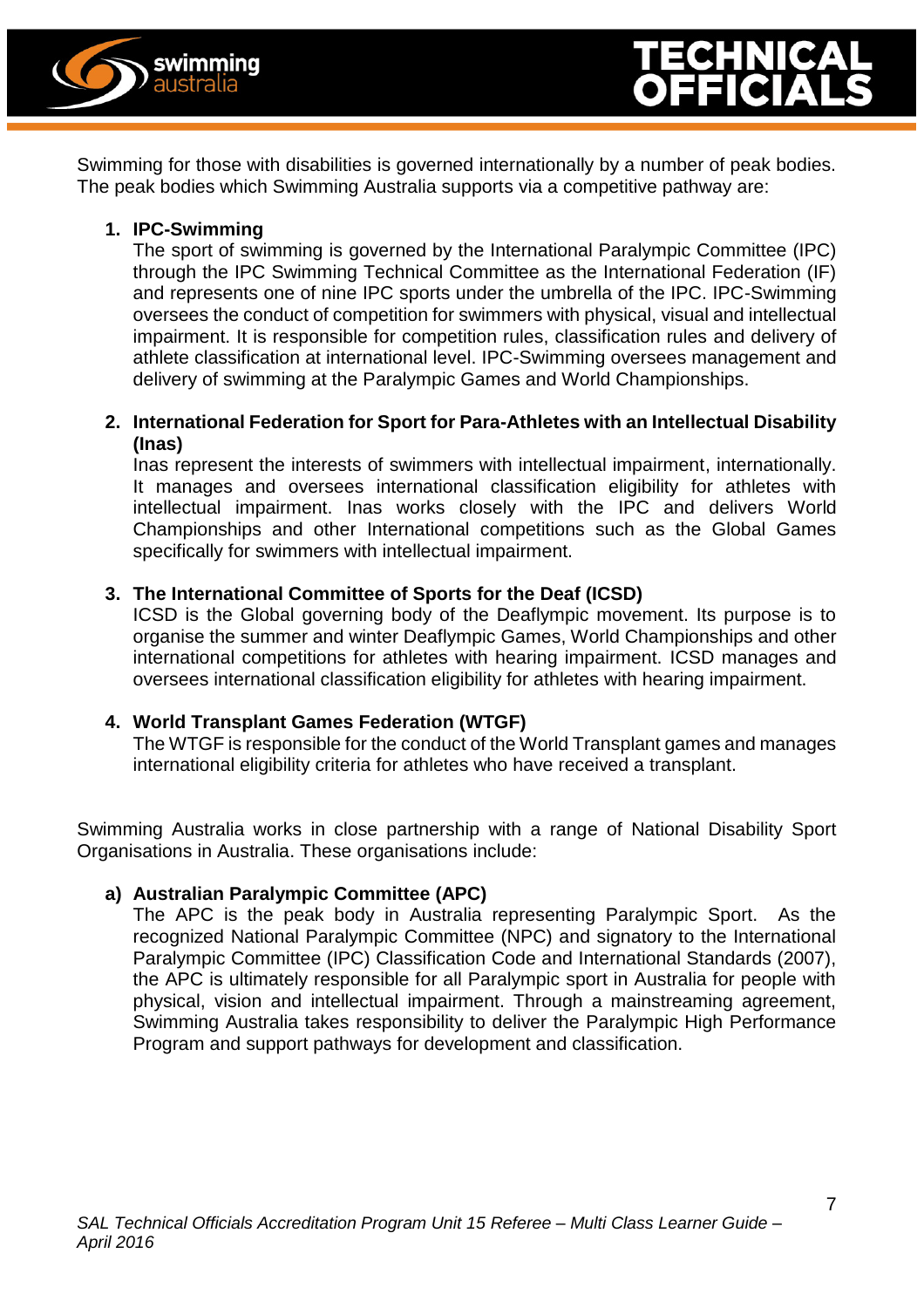

#### **b) Sport Inclusion Australia (SIA)**

SIA is the peak body in Australia representing the needs of athletes with intellectual impairment. SIA is responsible for managing the national eligibility process for athletes wishing to compete within the intellectual disability classification. SIA is the Australian Member Organisation of the International Federation for Sport for para-athletes with an intellectual disability (Inas).

#### **c) Deaf Sports Australia (DSA)**

DSA is the peak body in Australia representing sport for people with a hearing impairment. DSA is responsible for the conduct of the Australian Deaf Games and manages teams to represent Australia at the Deaflympic Games. DSA is ultimately responsible for determining eligibility for athletes with hearing impairment in Australia. DSA is the Australian Member of the International Committee of Sports for the Deaf (ICSD).

#### **d) Transplant Australia (TA)**

TA is a national body representing the needs of transplant recipients, those awaiting transplant, living donors, donor families and those working in the organ and tissue donation and transplantation sector. TA is responsible for the conduct of the Australian Transplant Games (ATG) and manages teams to represent Australia at the World Transplant Games. TA is ultimately responsible for determining eligibility for athletes who have received a transplant in Australia. TA is the Australian member organisation of the World Transplant Games Federation (WTGF)

#### **e) Other National Disability Sport Organisations practicing swimming**

- Special Olympics Australia
- Down Syndrome Swimming Australia

#### **Classification**

#### **Purpose**

The Australian Swimming Classification System provides a structure for competition for swimmers with disability. Classification groups athletes according to the impact of their impairment on their ability to compete in the sport of swimming. Each class therefore will include swimmers with different disabilities. The purpose of classification in swimming is to minimize the impact of eligible impairment types on the outcome of competition so that athletes who succeed in competition are those with best anthropometry, physiology and psychology and who have enhanced them to best effect. In Australia, swimming classification is designed to ensure a fair environment for competition at all levels from club through to Australian Championships.

#### **Minimal Criteria**

Each classification system has a set of eligibility criteria that must be met. In order to be eligible to compete in swimming as an athlete with disability, it is not sufficient simply to have a disability. Specific and objective criteria and testing is used to determine whether a person's impairment results in sufficient activity limitation of their ability to perform the core elements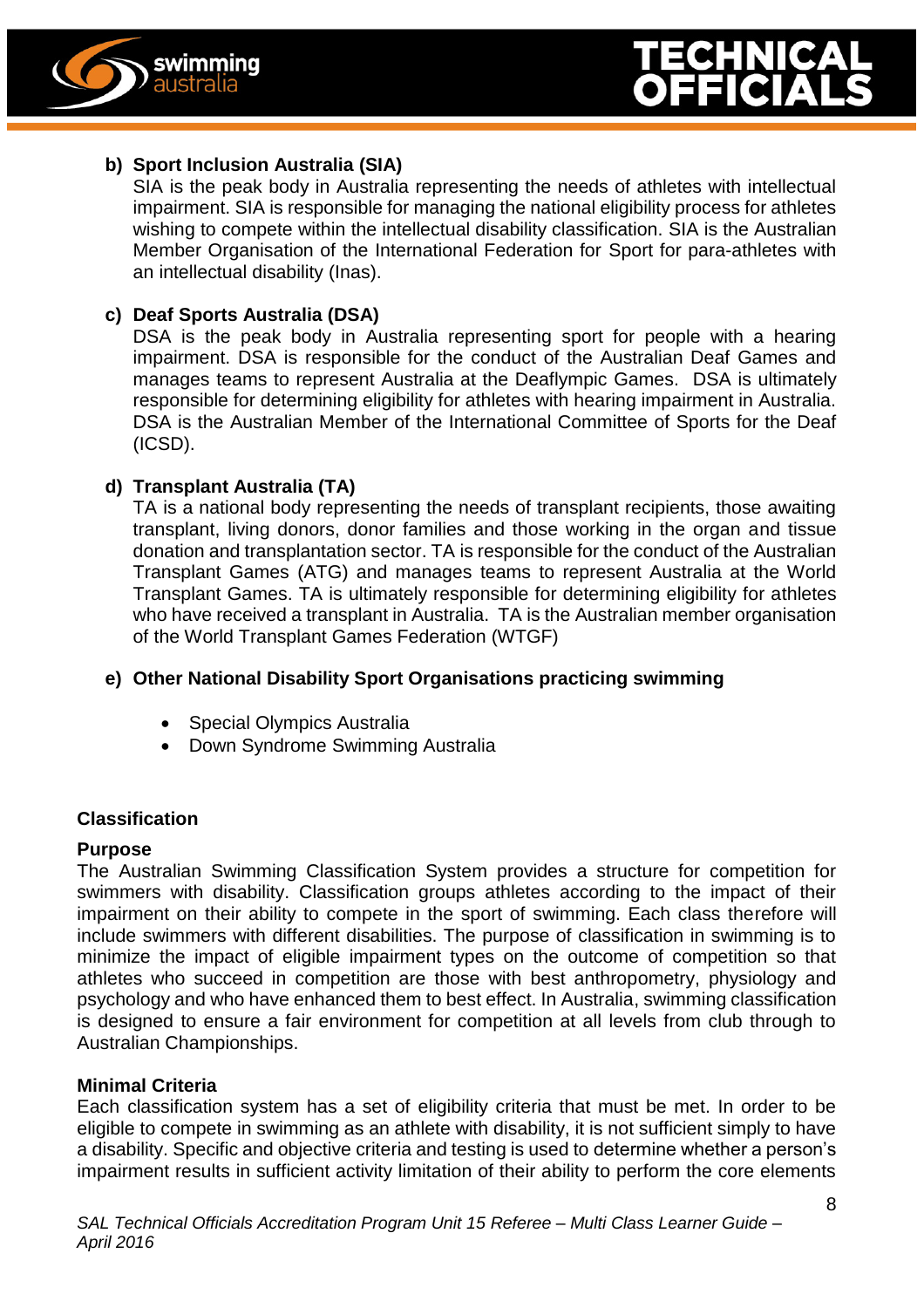



of swimming. Only authorised individuals such as certified classifiers are able to determine whether a person meets the minimal disability criteria for a particular class.

#### **The Class Groups**

There are 16 classes in the Australian swimming classification system. The classes are designated as follows: Check that below is correct and up to date

Paralympic Classes:

| Classes 1-10  | Swimmers with physical impairment (PI)     |
|---------------|--------------------------------------------|
| Classes 11-13 | Swimmers with vision impairment (VI)       |
| Class 14      | Swimmers with intellectual impairment (II) |
|               |                                            |

| Other Classes: |                                              |
|----------------|----------------------------------------------|
| Class 15       | Swimmers with hearing impairment (HI)        |
| Class 16       | Swimmers who have received a transplant (Tp) |

Not Eligible:

Swimmers who undergo National Athlete Evaluation and are found to not meet the Minimal Criteria are classified Not Eligible (NE).

#### **Stroke Classes**

Swimmers receive a class for each stroke discipline. A prefix indicates which stroke the class applies to. The stoke classes are designated as follows:

- S Indicates the class for Freestyle, Backstroke & Butterfly<br>SB Indicates the class for Breaststroke
- Indicates the class for Breaststroke
- SM Indicates the class for Individual Medley

#### **Classification Level**

There are three levels of classification. Each level determines what level of competition the swimmer may compete in.

**Provisional** – this is allocated to swimmers who have completed provisional classification evaluation as defined in the SAL Classification Policy and Classification Procedure Guidelines. Provisional level classifications are eligible to compete at club, local and regional levels only. Eligibility at State level is at the discretion of the State and Territory Swimming Association. Swimmers and Officials are advised to check this prior to the relevant meet.

**National** – This is allocated to swimmers who have completed the full National Athlete Evaluation process as defined in the SAL Classification Policy and Classification Procedure Guidelines. National Level classifications are eligible at all levels of competition in Australia including Australian Championships.

**International** – This is allocated to swimmers who have completed the full International Athlete Evaluation Process as defined and conducted by the relevant International Disability Sport Organisation. International level classifications are eligible for all levels of competition in Australia and recognised international competition. In all cases an International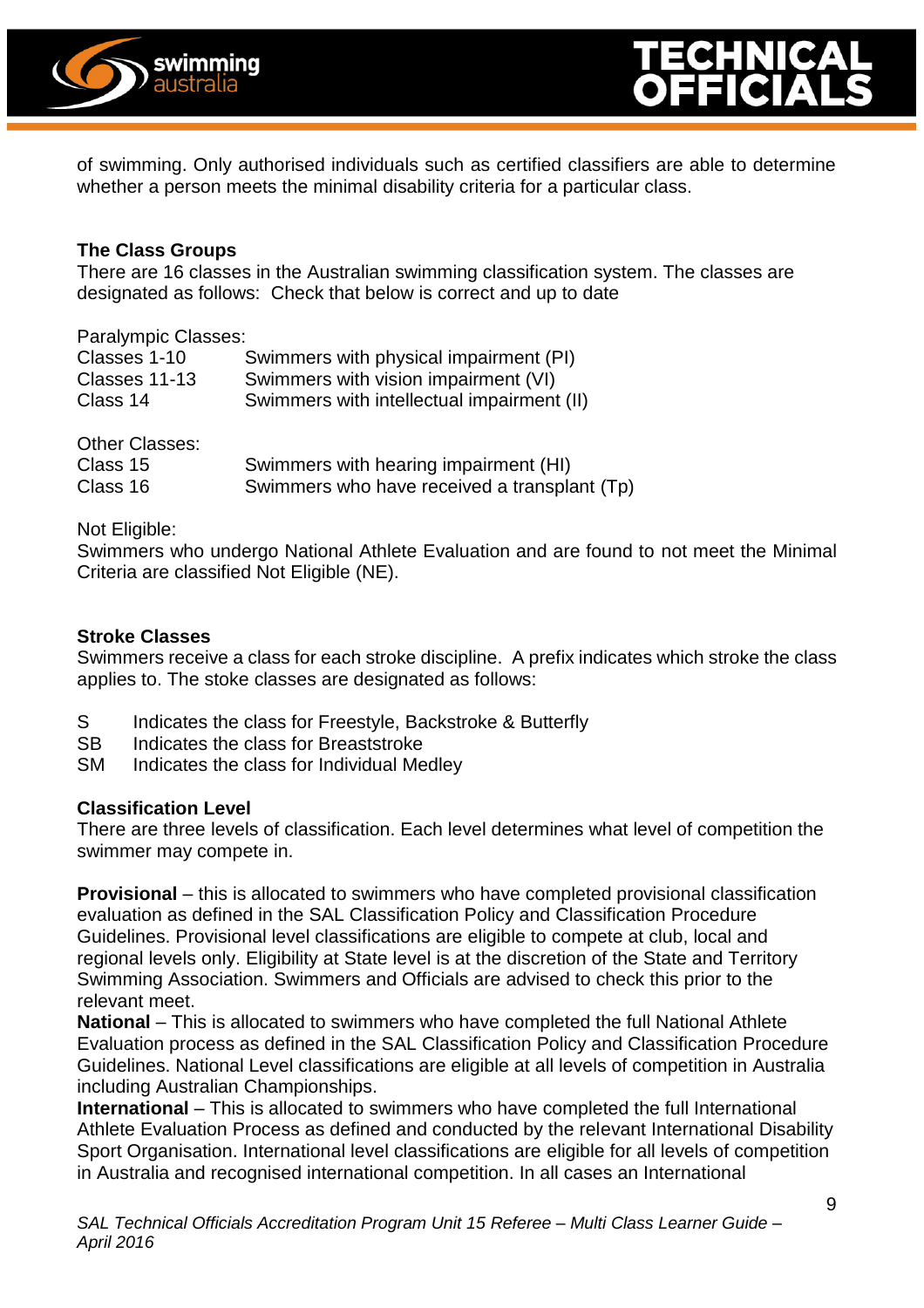

Classification will take precedence over a National classification and will be applied in Australian competition.

#### **Sport Class Status**

All classifications are allocated a Sport Class Status which indicates conditions of a swimmers classification. Sport class status is allocated as part of the Athlete Evaluation Process.

Review – this indicates the swimmers classification may be reviewed. The swimmer may also be allocated a year for review, in this case the swimmer may not be reviewed until the designated year.

Confirmed – this indicates the swimmers classification does not need to be reviewed.

#### **Verifying Classifications Prior to Competition**

#### **National Swimming Classification Master List**

SAL manages the official Master List of swimmers classification details. All athletes wishing to compete in Multi Class competition or other competition where classification and rule exceptions are recognised must be recorded in the Master List prior to competition. Competition organisers and the Meet Referee can check the National Swimming Classification Master list to verify the classifications for each athlete who has entered the competition. The Master List is updated regularly and is available at [www.swimming.org.au](http://www.swimming.org.au/)

#### **Swimming Australia Classification Card**

The Swimming Australia Classification Card is intended to assist the effective management of competition for classified swimmers with disability. It provides an official record of an individual swimmer's classification details. The card proves eligibility to compete in MC competition or other competition where classifications and rule exceptions are enforced. All athletes wishing to compete in Multi Class competition or other competition where classification and rule exceptions are recognised are expected to hold a current Classification Card. Classification Cards will be issued to eligible swimmers in accordance with section 7 of the SAL Classification Policy.

At National and State Championships, swimmers classification details are verified prior to competition by event organisers and the card is not required to be presented on the day. For all other competitions, meet organisers are encouraged to do the same however, if this is not possible, the card should be presented to the meet Referee 30 minutes prior to the commencement of the competition, unless otherwise stated.

Note: *swimmers may hold multiple classifications. However, swimmers may only compete under one classification at a time. Swimmers must nominate their class at the time of classification. Swimmers may change their nominated classification at the end of a season only.*

Please refer to the following documents for further detail about Classification. These documents can be found on the SAL website in the Policy and Procedures section.

- SAL Classification Policy
- SAL Classification Procedures Manual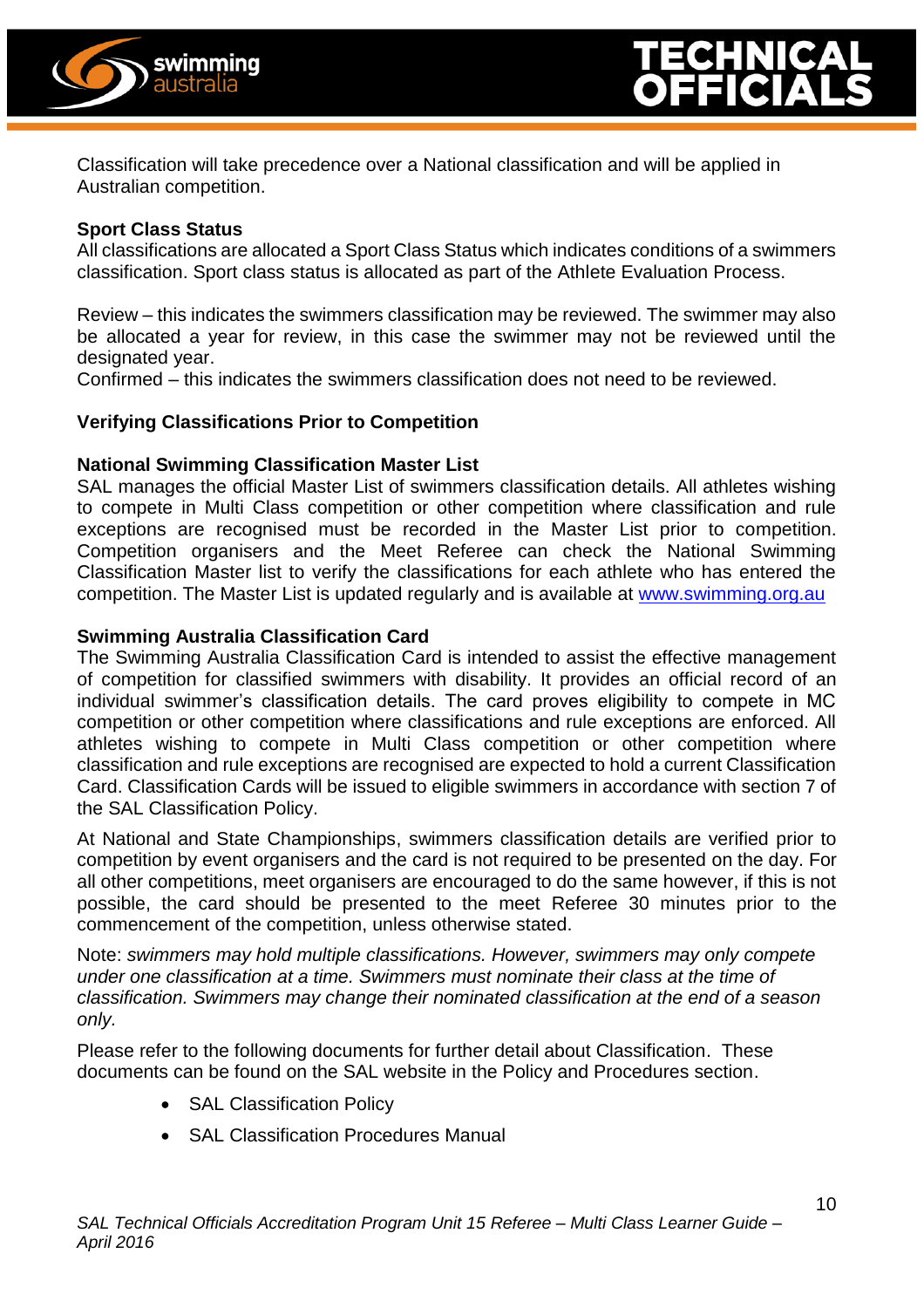



#### **Swimming Rules for Multi Class Competition**

#### **Integrated Rules**

Multi Class swimmers compete under the swimming rules with Exceptions where required. These exceptions are adopted from the rules of the relevant international governing bodies described earlier in this document.

You will notice that within the SAL Swimming Rules, rules for Multi Class competition are integrated throughout the document in the relevant sections and are signified by the letters MC before the rule number. The SAL Swimming Rules were integrated in 2009. Prior to this, rules for swimmers with disability were a separate document. Swimming Australia was the first national sport organisation in Australia and one of the first in the world to fully integrate rules for multi class events into the single standard sport rules document.

Links to SAL & IPC Swimming Rules can be found by clicking below:

#### **[SAL Swimming Rules](http://www.swimming.org.au/getattachment/97ba70b2-e137-4860-b54d-25818423cf6d/SAL-Swimming-Rules-JAN-2014-updated-05-02-15.pdf.aspx?chset=7dee52e1-598a-491d-ac3c-f3d5867be197&disposition=attachment)**

#### **[IPC Swimming Rules](http://www.paralympic.org/swimming/rules-and-regulations)**

#### **Exceptions to the Rules for Multi Class Swimmers**

Some swimmers are entitled to receive exceptions to the swimming rules and other considerations based on their classification. The exceptions prevent classified swimmers from being disqualified during Multi Class (MC) competition or in other competition where classifications and rule exceptions are observed.

These exceptions are allocated during the Athlete Evaluation and/or Eligibility process and are identified by a system of codes known as the Swimming Codes for Exceptions. The Swimming Codes for Exceptions are adopted directly from the IPC Swimming Rules.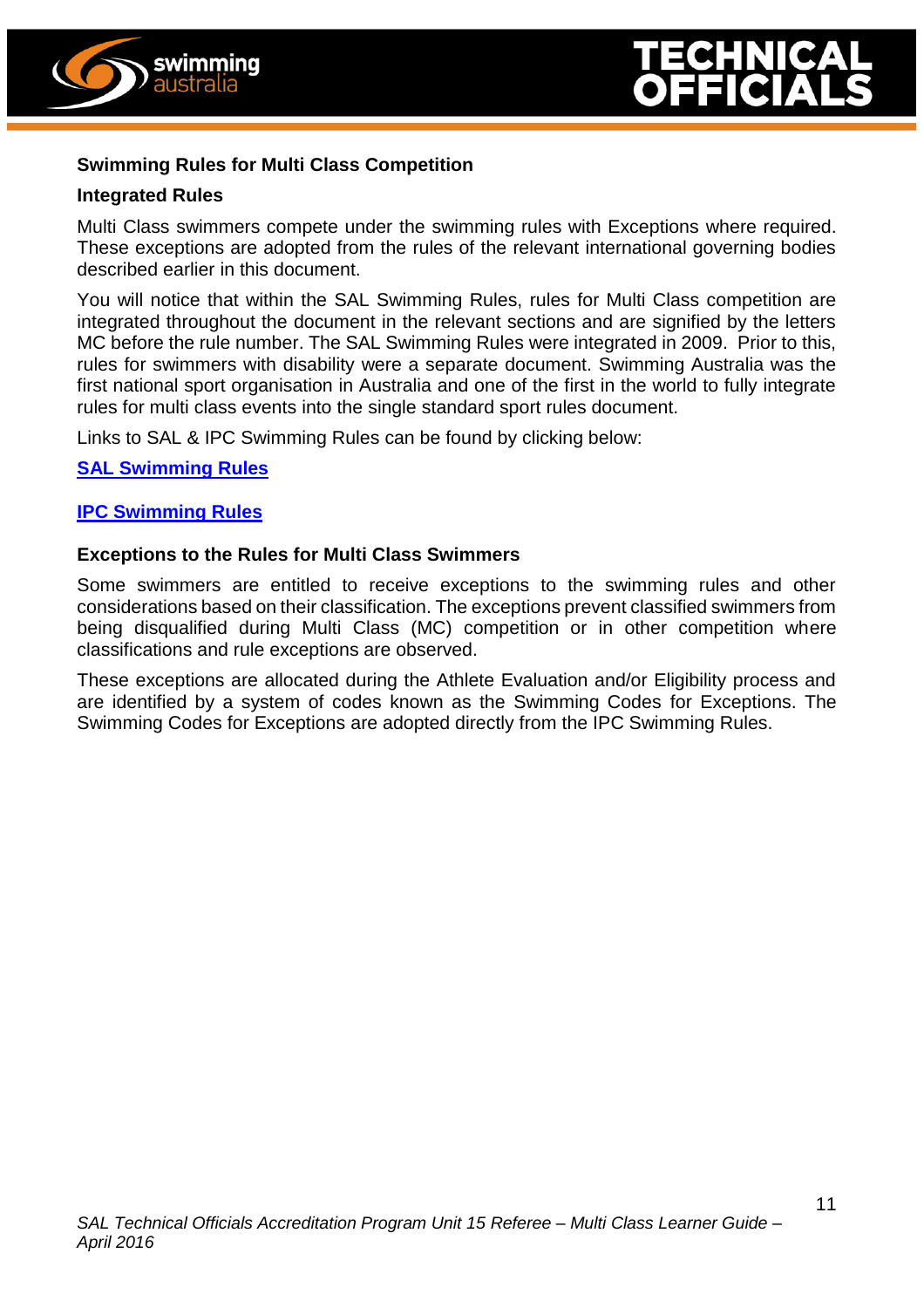



#### **Codes for Exceptions**

#### **STARTS**

- **A** ASSISTANCE REQUIRED
- **B** BLACKENED GOGGLES<br>**E** UNABLE TO GRIP FOR B
- **E** UNABLE TO GRIP FOR BACKSTROKE START
- **H** HEARING IMPAIRED LIGHT OR SIGNAL REQUIRED
- **T** TAPPERS
- **Y** STARTING DEVICE

#### **DURING SWIMMING**

- **0** NIL
- **1** ONE HAND START
- **2** RIGHT HAND TOUCH
- **3** LEFT HAND TOUCH
- **4** RIGHT HAND TOUCH WITH SIMULTANEOUS INTENT TO TOUCH WITH OTHER
- **5** LEFT HAND TOUCH WITH SIMULTANEOUS INTENT TO TOUCH WITH OTHER
- **6** SIMULTANEOUS INTENT TO TOUCH
- **7** PART OF UPPER BODY MUST TOUCH
- **8** RIGHT FOOT MUST TURN OUT
- **9** LEFT FOOT MUST TURN OUT
- **12** LEG DRAG OR SHOW INTENT TO KICK
- **+** DOLPHIN KICK IS ABLE TO BE PERFORMED

#### **STROKES**

| <b>FREESTYLE</b>  | NO EXCEPTIONS (NIL)                             |
|-------------------|-------------------------------------------------|
| <b>BACKSTROKE</b> | <b>ONLY EXCEPTION 1 MAY APPLY</b>               |
| <b>BUTTERFLY</b>  | EXCEPTIONS 2 - 7 MAY APPLY                      |
|                   | <b>BREASTSTROKE EXCEPTIONS 2 - 12 MAY APPLY</b> |

#### **GENERAL ROLES AND RESPONSIBILITIES OF THE REFEREE – MULTI CLASS**

#### **Equipment needs**

SAL and IPC swimming rules, relevant state by-laws, whistle, pen, infraction slips, protest form, program and Multi-Class classification and exemption list (where applicable).

The Referee must have a thorough and tested knowledge of the Swimming Rules and their application.

- There is no substitute for the Rule Book.
- You must ensure that there is a current copy readily available at every meet.

The Referee is the arbiter of problems and protests. With that responsibility, it is essential that decisions are correct and completely impartial. If people have confidence in the Referee's knowledge, judgment and sense of justice, there will be little trouble in having decisions accepted without reservation.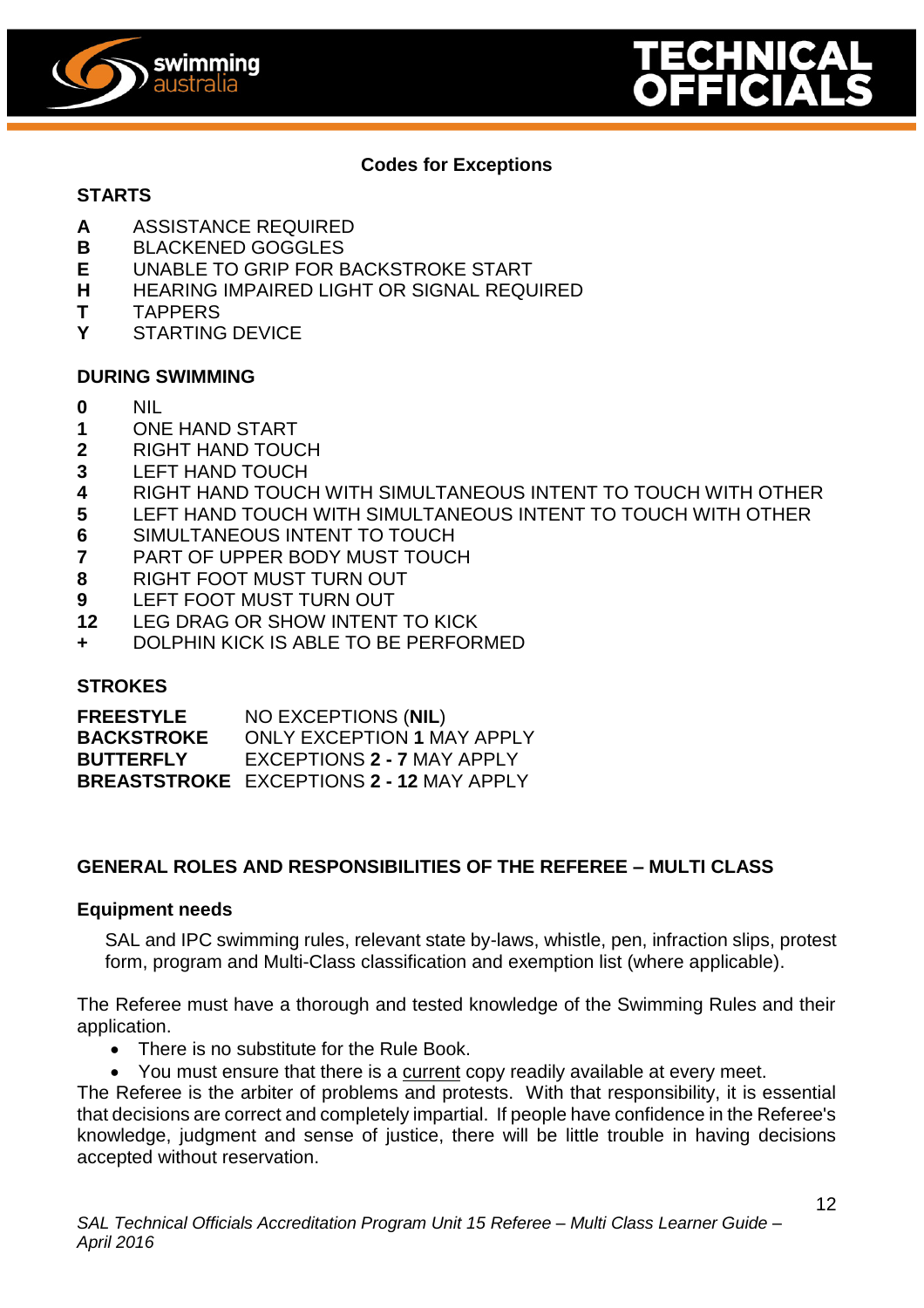



The Referee's decision making must be transparent, impartial and display good judgement.

- The Rules may not cover every circumstance that could occur.
- There are times where unusual conditions exist and some questions may arise that are not covered by the Rules. They should be answered according to your best judgment (always document these decisions).

The Referee should instruct the officials as to their duties for that meet.

- This can be done by ensuring the roster is displayed (with adjustments for last minute changes), and a briefing of officials prior to the commencement of the meet.
- During the briefing, officials should be advised that in cases where a swimmer who has a hearing impairment and participates in an event, common sense be applied. The swimmer be allowed to use a start light or if not available, employ non-verbal instruction (touch or signal start) if this is required. While rules MC 3.10, 3.11, 3.12 cater for classified swimmers in MC events, currently there is no formal rule or by-law which explicitly covers non-classified swimmers. However, in the interests of inclusion and ensuring participation this should be encouraged and allowed. This should be arranged prior to the competition with the meet organisers (for example, if possible, at time of submitting entries) and with approval of the Referee.

The Referee should be aware of all Multi Class swimmers who will compete in the meet and any exceptions that may apply. Depending on the level of the meet, the Referee is to either review all Multi Class Classification/ID Cards, or review a pre-prepared list of exceptions provided by the meet organiser. The Referee should approve any devices required by Multi Class swimmers.

Prior to the commencement of a session, the Referee should review the pool environment and associated equipment to ensure these are adequate. For example:

- Is there a light available if required for swimmers with hearing impairment?
- Are the lane ropes taut and properly secured?
- Are the starting blocks properly installed and numbered correctly?
- Has provision been made for the false start rope?
- Is lap-counter equipment available if required?

There should be no coaching of swimmers from the time they report to the Marshalling Area. However, swimmers with disability may need to have a carer/assistant with them in the Marshalling Area and on the pool deck. This should be permitted and in the event of a carer/assistant not being available for a swimmer, technical officials should be permitted to assist such swimmer where required. This could include ensuring wheelchair/prosthesis are at the finish end of the pool in a position where the swimmer is able to reach when exiting the pool.

Coaches and managers must not be allowed to engage in, nor permit actions, which will interfere with the operation of a meet.

- Though there is no specific penalty in the Rules for this situation, the Referee should, under his/her general powers, ensure the Rules are adhered to. Therefore, you should:
	- Speak to the coach regarding meet protocols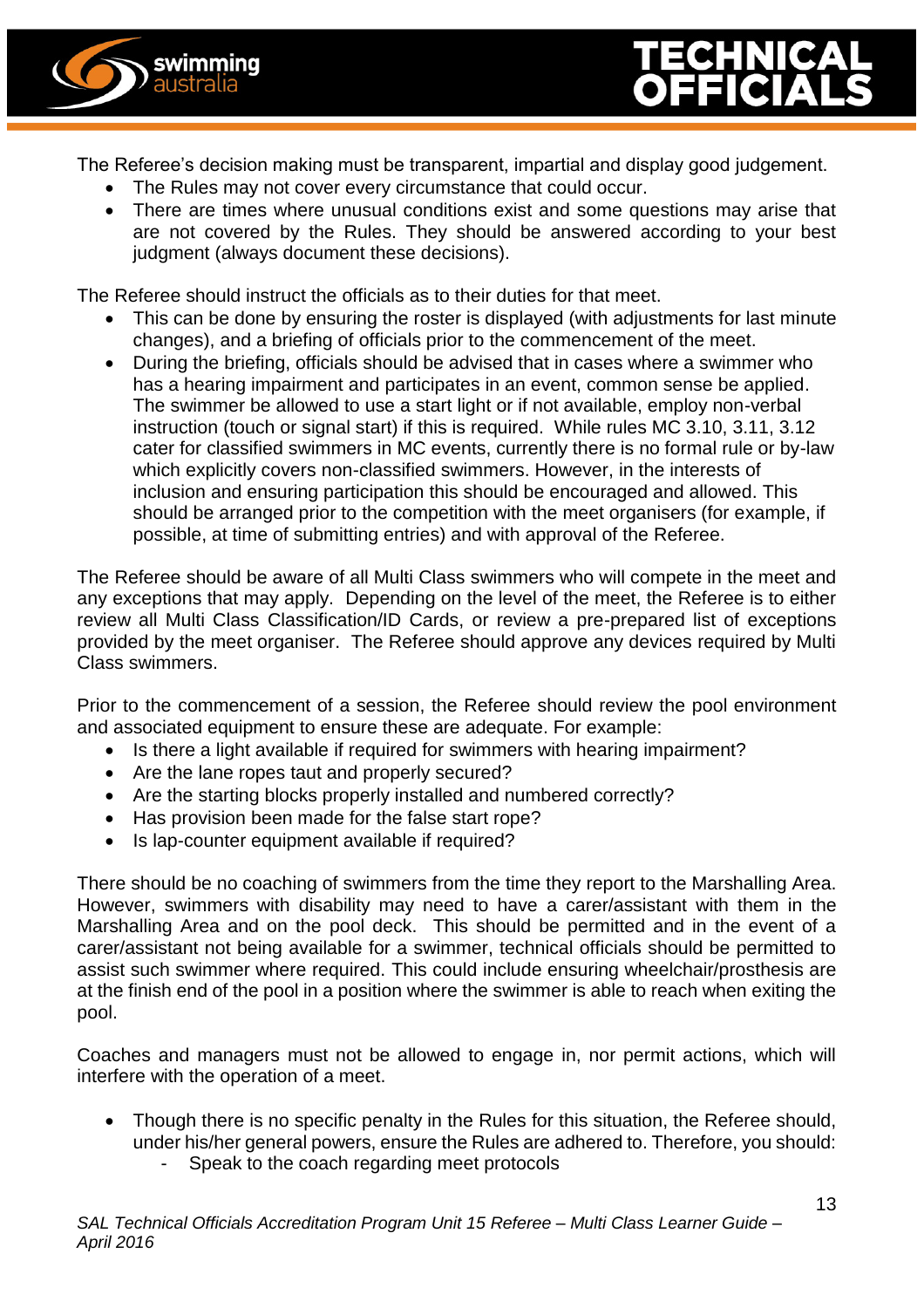



Warn them that if it happens again, the swimmer may be disqualified and/or the coach removed from the deck (if necessary, from the pool).

The Referee need not clear the water at the end of each race. Instead "OVER THE TOP" starts may be used. In this instance, competitors are to remain in their respective lanes until the next heat has commenced. The exception to this shall be for Multi Class Events in which case the Referee should:

- Clear swimmers from the pool in the last heat prior to the commencement of any Multi Class event
- After each heat of Multi Class events and
- At the conclusion of all Multi Class events (ensuring the safety of all swimmers).

The Referee will not be able to observe each swimmer at all times throughout the race. He/she will therefore depend on other pool deck officials to report any violations of the rules. This means, then, that the Referee must determine the accuracy of reports being made to ensure that the rules have in fact been breached.

- The reporting official should be questioned thoroughly to ensure they are confident in their report.
- Don't interrogate 4 clear questions should be enough to determine whether an infraction has occurred. Don't gesticulate
- Any hint of uncertainty give the swimmer the benefit of the doubt
- Where MC events are included in the program, the Referee should ensure they have the updated list of exceptions for all swimmers competing at the meet.

In situations where Referees are officiating without Judges of Stroke or Inspectors of Turns, then the Referee shall observe all swimmers by following the swimmers and adjusting his/her position as required to be as fair to all competitors as possible.

The Referee assumes total responsibility for all disqualifications during the competition. If you accept a report from another official regarding an infringement of the Rules:

- Have the official complete and sign the infraction report
- Inform the Control Room Supervisor/Chief Recorder of the disqualification and provide the completed infraction report for recording.

Infractions Reports:

- Must be precise and in accordance with the rules.
- Must be printed clearly.
- There is no need to try to write it on one line; use the whole card if necessary.

*Note: if an error by an official follows a fault by a competitor, the fault by the competitor may be expunged.*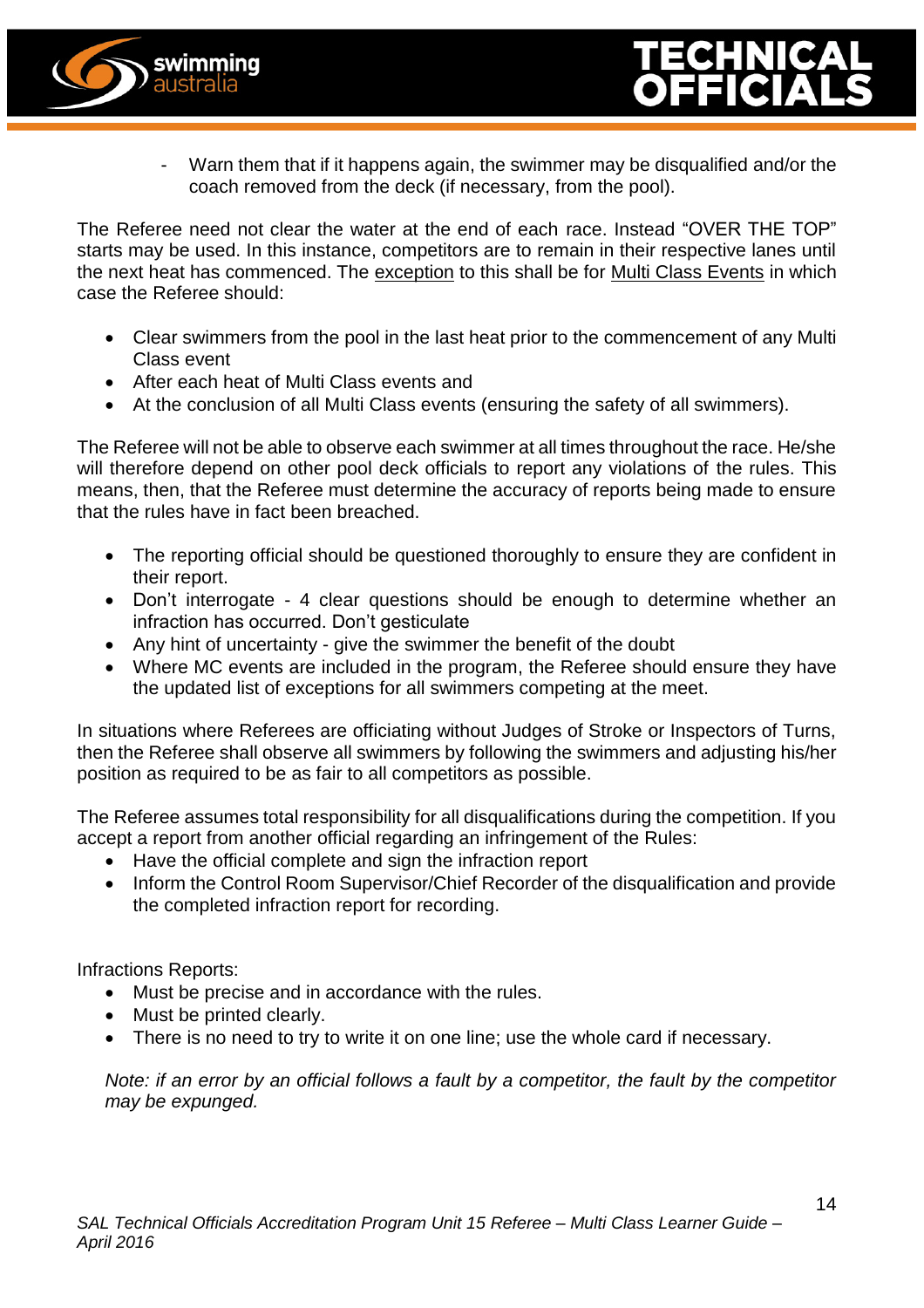



If a swimmer is observed with taping on the body, they must be taken to the Technical Manager or Referee for approval. However, common sense must prevail. For instance, a band-aid does not require approval.

At all times, the Referee must make sure that they are aware of what is happening in the pool and on the pool deck.

- Ensure that all swimmers have finished the race and that there are no reports on the way before giving the "ALL CLEAR".
- If you are approached during the running of the meet by a coach or other person with a query, be it over a disqualification, swim-off or whatever, request that they wait until you have completed your event.
- At this time, hand over to another Referee and move away from the pool deck to have the discussion.
- Do not leave the pool deck whilst you are mid-race or mid-event; finish what you are doing and then take care of the query.

#### Protests

Protests are possible:

- If the rules and regulations for the conduct of the competition are not observed.
- If other conditions endanger the competition and/or swimmers.
- Against decisions of the Referee.
- However, no protest shall be allowed against decisions of fact.

Protests must be submitted:

- (a) to the Referee;
- (b) in writing;
- (c) by the responsible team leader;
- (d) with the determined deposit and
- (e) within 30 minutes following the conclusion of the respective event

If general requirements (form, deposit, time) are met, then the protest must be considered by the Referee.

If the Referee rejects the protest, then he/she will notify the applicant in writing of this decision.

The applicant may appeal the decision. At this time a Jury of Appeal should be appointed. The decision of the Jury of Appeal is final.

- Jury members must be independent from the parties involved in the protest.
- The appeal is not a different protest. Therefore, payment of a further fee is not required.
- The Referee shall attend to all consequent matters that might flow from the Jury's decision.

If conditions causing a potential protest are noted prior to the competition, a protest must be lodged before the Starter's signal is given.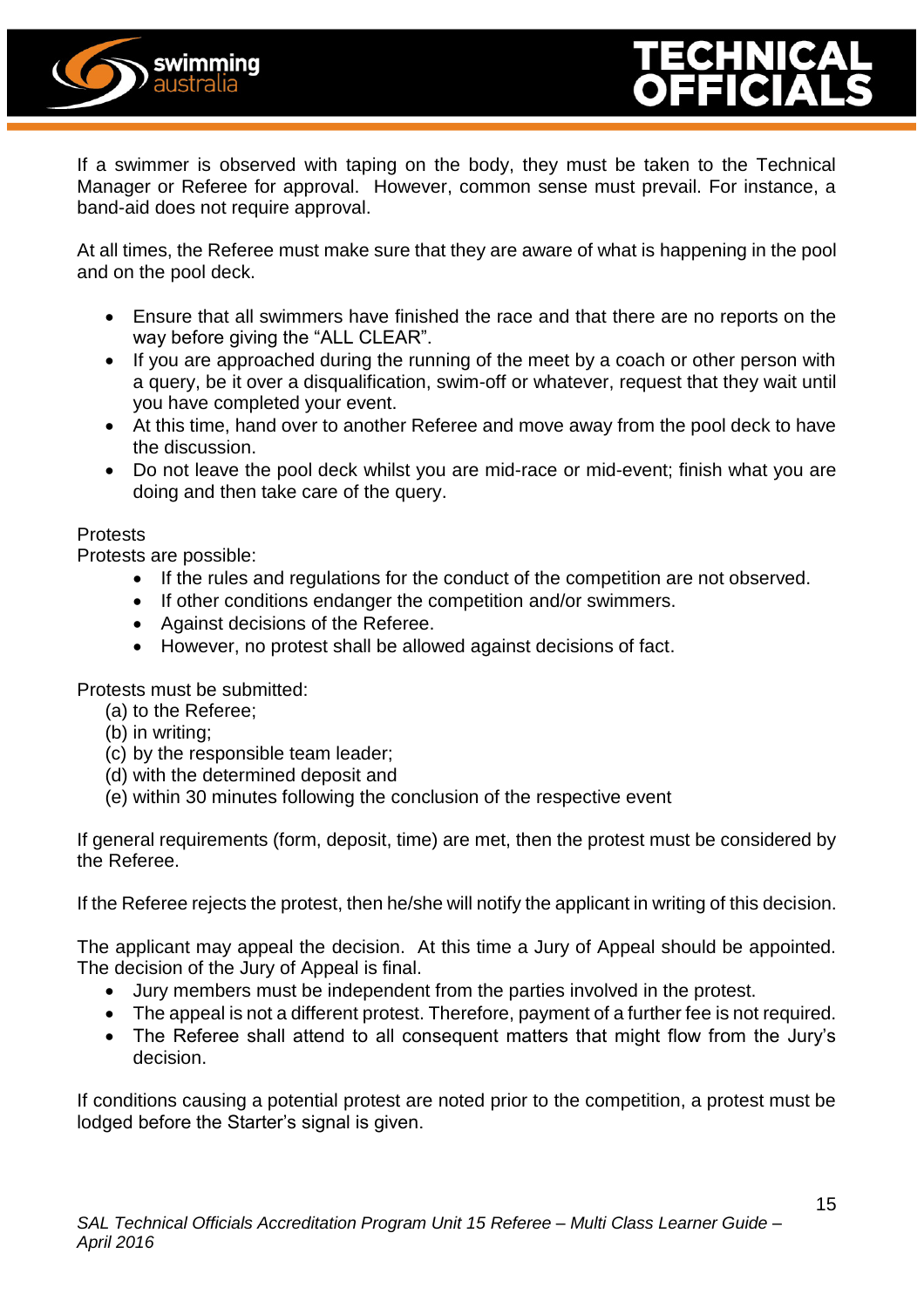



Remain calm and courteous in your dealings with everyone. Be consistent in your rulings. Remember the decisions you make set a precedent for the rest of the meet.

For further information on the regarding the below, please click:

- [MCPS \(Multi Class Point Score\)](http://www.swimming.org.au/Home/Swimmer-HQ/A-Sport-For-Everyone/Multi-class-swimming.aspx)
- **[Manual Calculations Process for MC events](http://www.swimming.org.au/Home/Swimmer-HQ/A-Sport-For-Everyone/Multi-class-swimming.aspx)**
- **•** [Further Information and Reference material](http://www.swimming.org.au/Home/Swimmer-HQ/A-Sport-For-Everyone/Multi-class-swimming.aspx)
- **[IPC Officiating Pathway](http://www.paralympic.org/swimming/officiating)**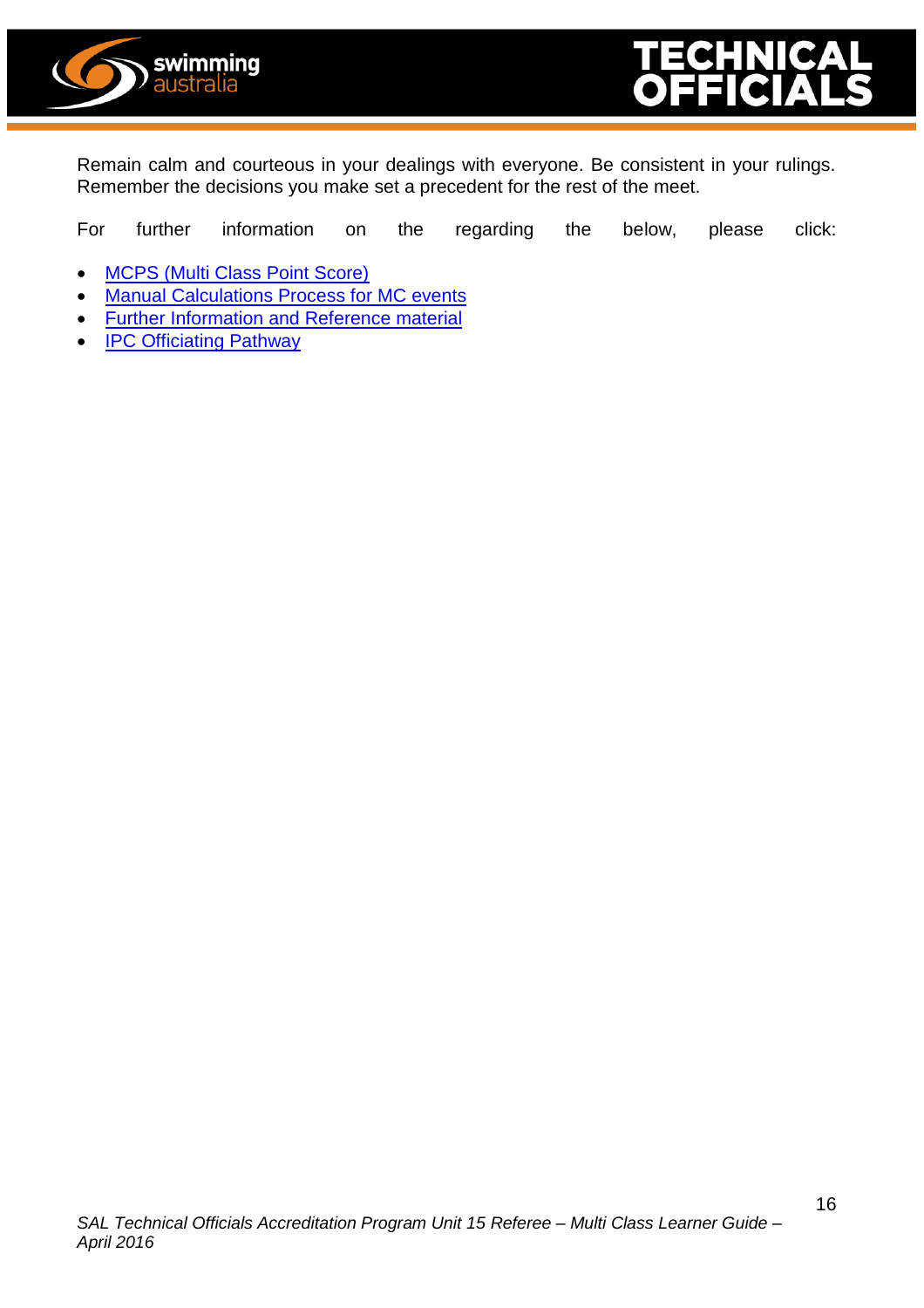





### **ASSESSMENT**

**Task 1:**

**You are required to be assessed as a Referee Multi Class in a real / practical situation, by your assessor. This will give you the opportunity to provide evidence of your competence in a swimming specific environment.**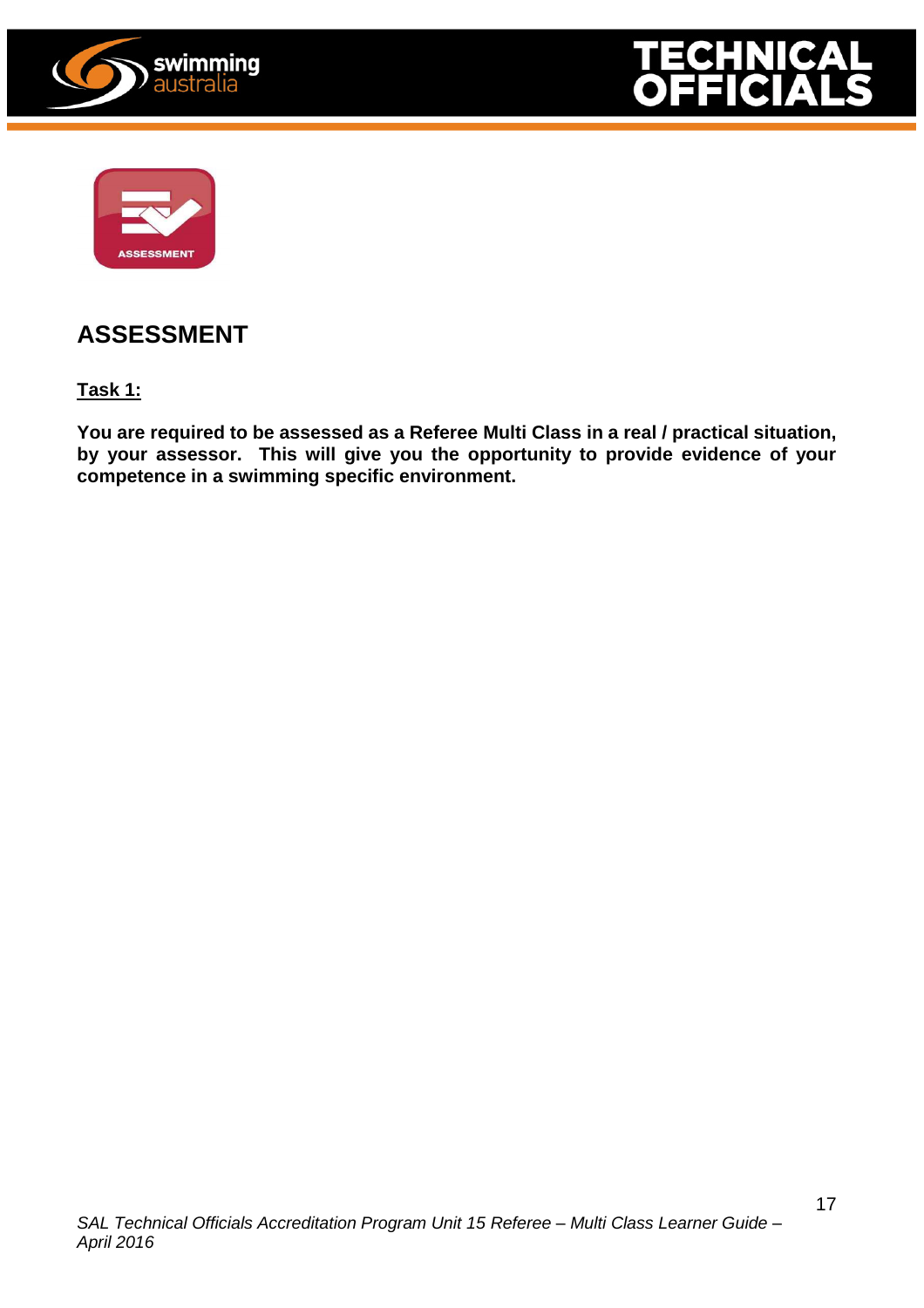

#### **ASSESSMENT TOOL – UNIT 15 REFEREE (Multi Class)**

| <b>Element / Performance Criteria</b> |                                                                                                                                                            | <b>Displayed</b><br><b>Competency</b> |            |     | <b>Comments</b>                                       |  |
|---------------------------------------|------------------------------------------------------------------------------------------------------------------------------------------------------------|---------------------------------------|------------|-----|-------------------------------------------------------|--|
|                                       | <b>REFEREE LEVEL 1 (REGIONAL/DISTRICT)</b><br><b>Pool deck Assessment</b>                                                                                  | <b>NO</b>                             | <b>YES</b> | N/A | Must be completed if Competency<br>has been marked NO |  |
| 1                                     | <b>Preparation</b>                                                                                                                                         |                                       |            |     |                                                       |  |
|                                       | 1.1 Arrived at venue at least 60 minutes prior to commencement of<br>event.                                                                                |                                       |            |     |                                                       |  |
|                                       | 1.2 Allocated all officials to tasks appropriate to their skills, training and<br>the needs of the competition where applicable.                           |                                       |            |     |                                                       |  |
|                                       | 1.3 Undertook a risk analysis of the pool area.                                                                                                            |                                       |            |     |                                                       |  |
| 1.4                                   | Explained all requirements to officials.                                                                                                                   |                                       |            |     |                                                       |  |
|                                       | 1.5 Ensured that any official who was being trained was supported and<br>assisted by an appropriate mentor where required.                                 |                                       |            |     |                                                       |  |
|                                       | 1.6 Ensured the safety of self and others throughout the event.                                                                                            |                                       |            |     |                                                       |  |
|                                       | 2 Performance of Task                                                                                                                                      |                                       |            |     |                                                       |  |
| 2.1                                   | Used effective communication strategies to officiate the meet.                                                                                             |                                       |            |     |                                                       |  |
|                                       | 2.2 Ensured that a current list of Exceptions for all Multi Class<br>swimmers was available and referred to if an infraction is reported.                  |                                       |            |     |                                                       |  |
|                                       | 2.3 Used signals and whistles appropriate to the meet and in<br>accordance with the rules of swimming.                                                     |                                       |            |     |                                                       |  |
|                                       | 2.4 At the start of each event was positioned in a place where they<br>could observe the start and be easily seen and heard by the Starter.                |                                       |            |     |                                                       |  |
|                                       | 2.5 Monitored the race through the entirety of each event to ensure<br>they were aware of what was happening in the water.                                 |                                       |            |     |                                                       |  |
| 2.6                                   | Moved up and down the pool deck during each race.                                                                                                          |                                       |            |     |                                                       |  |
|                                       | 2.7 Was seated when not involved in any race.                                                                                                              |                                       |            |     |                                                       |  |
|                                       | 2.8 Checked the pool throughout and at the end of every race to be<br>aware of any possible infractions being reported.                                    |                                       |            |     |                                                       |  |
|                                       | 2.9 Checked and signed every change to the electronic times reported<br>by the Control Room Supervisor/Chief Recorder.                                     |                                       |            |     |                                                       |  |
|                                       | 2.10 Worked closely with the Technical Manager/Meet Director to<br>ensure the smooth and efficient conduct of the meet.                                    |                                       |            |     |                                                       |  |
|                                       | 2.11 Worked closely with the Control Room Supervisor/Chief Recorder<br>to ensure the smooth and efficient running of the meet.                             |                                       |            |     |                                                       |  |
|                                       | 2.12 Worked with the Announcer to ensure the smooth and efficient<br>running of the meet.                                                                  |                                       |            |     |                                                       |  |
|                                       | 2.13 Analysed the performance of all other officials and undertook<br>appropriate action to ensure that all were performing their tasks<br>where required. |                                       |            |     |                                                       |  |
|                                       | 2.14 Provided constructive feedback to all officials in a concise.<br>appropriate and timely manner.                                                       |                                       |            |     |                                                       |  |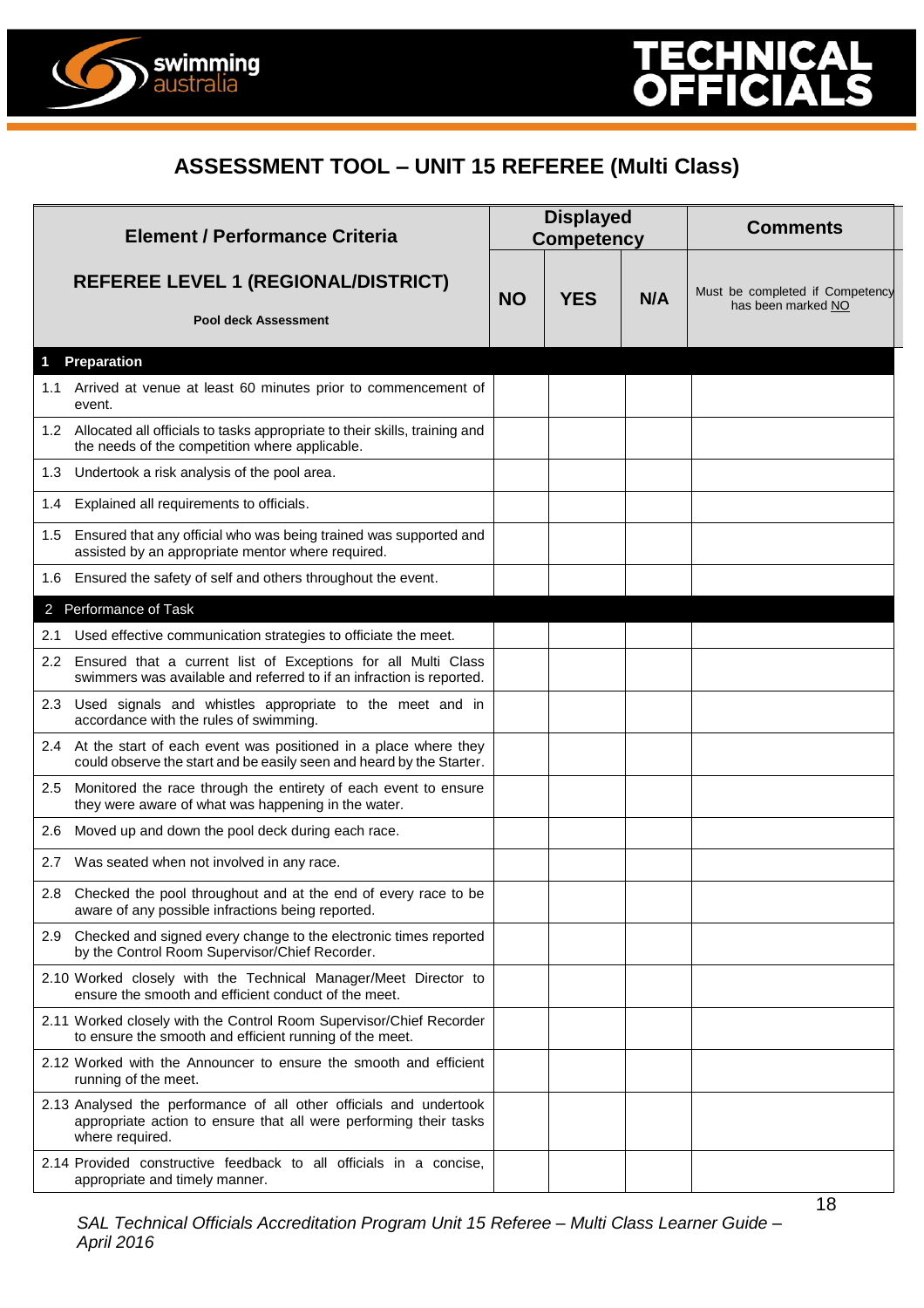

## $\blacktriangle$

|     | 2.15 Used appropriate and positive communication strategies when<br>dealing with competitors, officials, parents, and coaches.                                                                                |  |  |
|-----|---------------------------------------------------------------------------------------------------------------------------------------------------------------------------------------------------------------|--|--|
|     | 2.16 Focused entirely and exclusively on the task assigned without<br>engaging in any distracting activities.                                                                                                 |  |  |
|     | 2.17 Appeared to be in total control at all times.                                                                                                                                                            |  |  |
|     | 2.18 Displayed a composed temperament at all times.                                                                                                                                                           |  |  |
|     | 2.19 Set a good example for other officials.                                                                                                                                                                  |  |  |
|     | 2.20 The arm was outstretched in a confident manner at the start when<br>handing over to the Starter.                                                                                                         |  |  |
|     | 2.21 Was willing to hand over to another Referee when necessary.                                                                                                                                              |  |  |
|     | 2.22 Was not easily distracted.                                                                                                                                                                               |  |  |
|     | 2.23 Maintained the flow of the meet, including requirements to start<br>"over the top".                                                                                                                      |  |  |
|     | 3 Decision Making                                                                                                                                                                                             |  |  |
| 3.1 | All officials who made recommendations regarding possible rule<br>infractions were questioned thoroughly and courteously to ensure<br>that the recommendation was being made in accordance with the<br>rules. |  |  |
|     | 3.2 All decisions made were consistent with every competitor being<br>treated equally.                                                                                                                        |  |  |
|     | 3.3 All decisions were made quickly, clearly, concisely and in<br>accordance with the rules.                                                                                                                  |  |  |
|     | 4 Infraction Reports                                                                                                                                                                                          |  |  |
| 4.1 | All infraction reports were completed accurately and pursuant to the<br>rules.                                                                                                                                |  |  |
|     | 4.2 All written reports by other officials were checked for accuracy and,<br>if inaccurate, were corrected or discarded.                                                                                      |  |  |
| 4.3 | Infraction reports were printed legibly.                                                                                                                                                                      |  |  |
|     | 5 Post Meet                                                                                                                                                                                                   |  |  |
|     | 5.1 Where required, provided a report on the meet to the appropriate<br>body.                                                                                                                                 |  |  |
|     | 5.2 Where required, provided appropriate feedback to officials<br>regarding the performance of their duties.                                                                                                  |  |  |
|     | 5.3 Remained at the finish of the meet after all results were posted in<br>the event of any possible protest.                                                                                                 |  |  |
| 5.4 | Possesses State-specific accreditation in relation to child protection<br>legislation.                                                                                                                        |  |  |